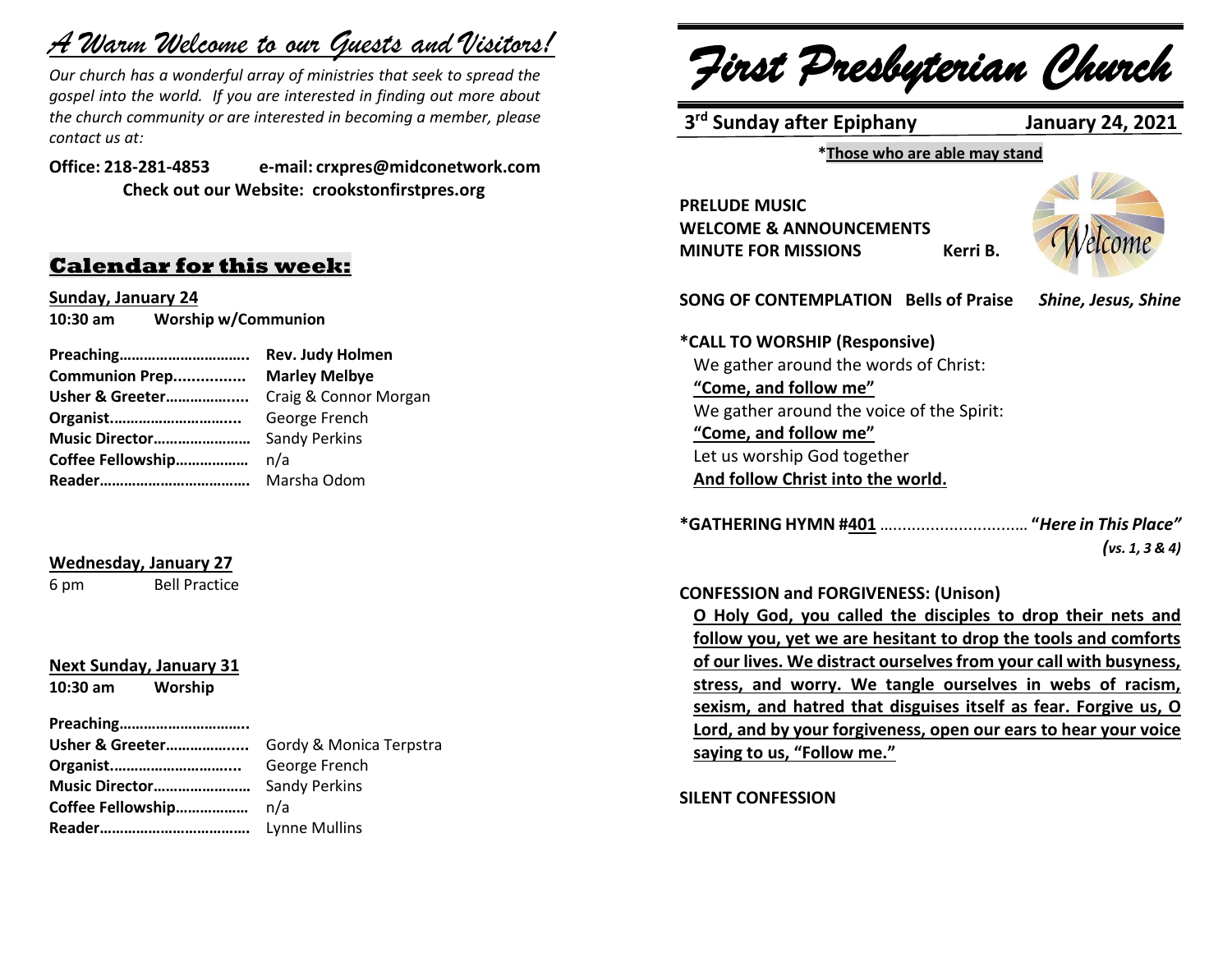### **DECLARATION OF FORGIVENESS (Responsive)**

Where can we go from God's Spirit? Where can we flee from God's presence? If we ascend to heaven, God is there. If we descend to the depths, God is there. If the darkness covers us, God makes the night bright as day, and God's hand shall lead us. We are forgiven, for we are loved. You are forgiven, for you are loved. You are precious to God. You are God's child, the Beloved; with you God is well pleased.

**Thanks be to God. Amen!**

**\*RESPONSE HYMN #626 ……………..........................…… "***As the Deer"* 

### **\*PRAYER OF THE DAY**

### **\*PRAYER FOR ILLUMINATION: (Responsive)**

God of shining splendor, your voice makes the earth tremble in wonder. Overshadow us with your Spirit so that we may hear your Word and live as faithful disciples and covenant people; through Jesus Christ our Lord. **Amen.**

#### **SCRIPTURE**

**FIRST READING…………….…..………….......................... Psalm 62:5-12**

- **SECOND READING.........................................1 Corinthians 7:29-31** *Leader: The Word of the Lord.* **People: Thanks be to God!**
- **GOSPEL READING……………………............................… Mark 1:14-20** *Leader: The Word of the Lord.* **People: Praise to you O Christ!**

**SERMON** Rev. Judy Holmen

**SILENCE FOR REFLECTION**

**\*HYMN OF THE DAY #721** *"Lord, You Have Come to the Lakeshore" (vs. 1,3 & 4)*

### **PRAYERS OF THE PEOPLE**

*Leader: Lord in your mercy* **People: Hear Our Prayer.**

**THE LORD'S PRAYER** *(forgive us our "sins")* 

### **THE GREAT THANKSGIVING (Responsive)**

The Lord be with you. **And also with you.** Lift up your hearts. **We lift them to the Lord!** Let us give thanks to the Lord our God. **It is right to give our thanks and praise.**

### **WORDS OF INSTITUTION COMMUNION OF THE PEOPLE**



#### **PRAYER AFTER COMMUNION (Unison)**

**We give you thanks, Lord Jesus Christ, for the gifts of grace we have received from your hand. Now send us forth to reflect your light, proclaiming your saving death and resurrection until you come again in glory. Amen.**

### **\*BLESSING AND BENEDICTION (Responsive)**

As Jesus called the first disciples, so he calls to us this day: "Follow Me". **Amen.**

**\*CLOSING HYMN #526 ………....***"Let Us Talents and Tongues Employ"* *(vs. 1 & 3)*

### **\*DISMISSAL (Responsive)**

Go in Peace to love and serve the Lord. **Thanks be to God! Amen.**

### **\*POSTLUDE**



# *SUPER BOWL SUNDAY IS RIGHT AROUND THE CORNER - SUNDAY, FEBRUARY 7th!*

**\_\_\_\_\_\_\_\_\_\_\_\_\_\_\_\_\_\_\_\_\_\_\_\_\_\_\_\_\_\_\_\_\_**

*Don't forget to bring your \$'s for the Souper Bowl of Caring collection on Sunday, February 7th!*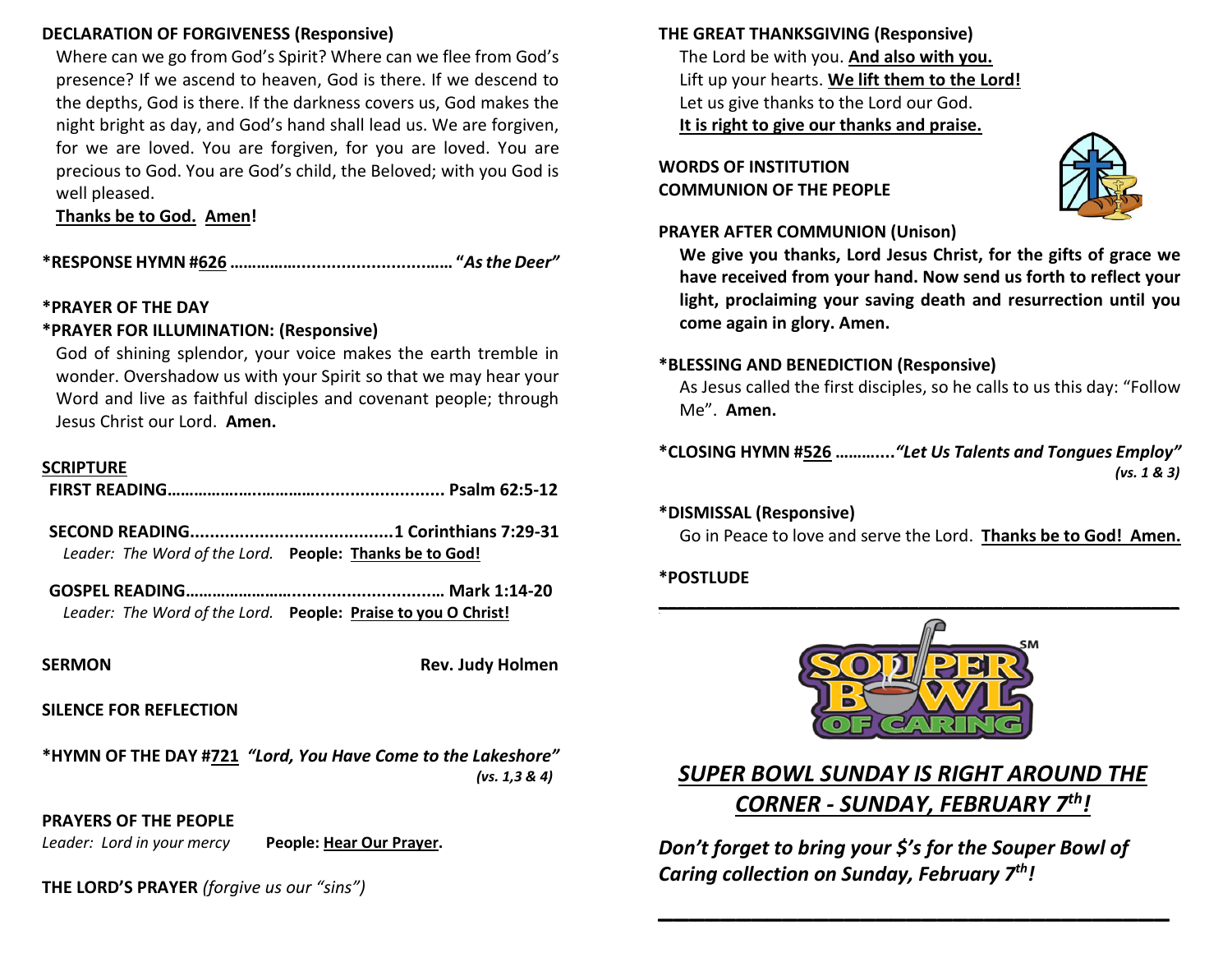### *Please continue to be in prayer for:*

Betty Johnson Debby Novotny (Lynne's sister) Karen Mullins (Lynne's sister-in-law) Nancy Amiot (the Finkenbinder's niece) Brent Blake and the Blake families JoAnn Westburg



# **HERE IN THIS PLACE**

Here in this place the new light is streaming; Now is the darkness vanished away; See in this space our fears and our dreamings Brought here to you in the light of this day. Gather us in, the lost and forsaken; Gather us in, the blind and the lame; Call to us now, and we shall awaken; We shall arise at the sound of our name.

Here we will take the wine and the water; Here we will take the bread of new birth. Here you shall call your sons and your daughters, Call us anew to be salt for the earth. Give us to drink the wine of compassion; Give us to eat the bread that is you; Nourish us well, and teach us to fashion Lives that are holy and hearts that are true.

Not in the dark of buildings confining, Not in some heaven, light years away; Here in this place the new light is shining; Now is the kingdom, and now is the day. Gather us in and hold us forever; Gather us in and make us your own; Gather us in, all peoples together, Fire of love in our flesh and our bone.

## *Please continue to be in prayer for:*

Betty Johnson Debby Novotny (Lynne's sister) Karen Mullins (Lynne's sister-in-law) Nancy Amiot (the Finkenbinder's niece) Brent Blake and the Blake families JoAnn Westburg



## **HERE IN THIS PLACE**

Here in this place the new light is streaming; Now is the darkness vanished away; See in this space our fears and our dreamings Brought here to you in the light of this day. Gather us in, the lost and forsaken; Gather us in, the blind and the lame; Call to us now, and we shall awaken; We shall arise at the sound of our name.

Here we will take the wine and the water; Here we will take the bread of new birth. Here you shall call your sons and your daughters, Call us anew to be salt for the earth. Give us to drink the wine of compassion; Give us to eat the bread that is you; Nourish us well, and teach us to fashion Lives that are holy and hearts that are true.

Not in the dark of buildings confining, Not in some heaven, light years away; Here in this place the new light is shining; Now is the kingdom, and now is the day. Gather us in and hold us forever; Gather us in and make us your own; Gather us in, all peoples together, Fire of love in our flesh and our bone.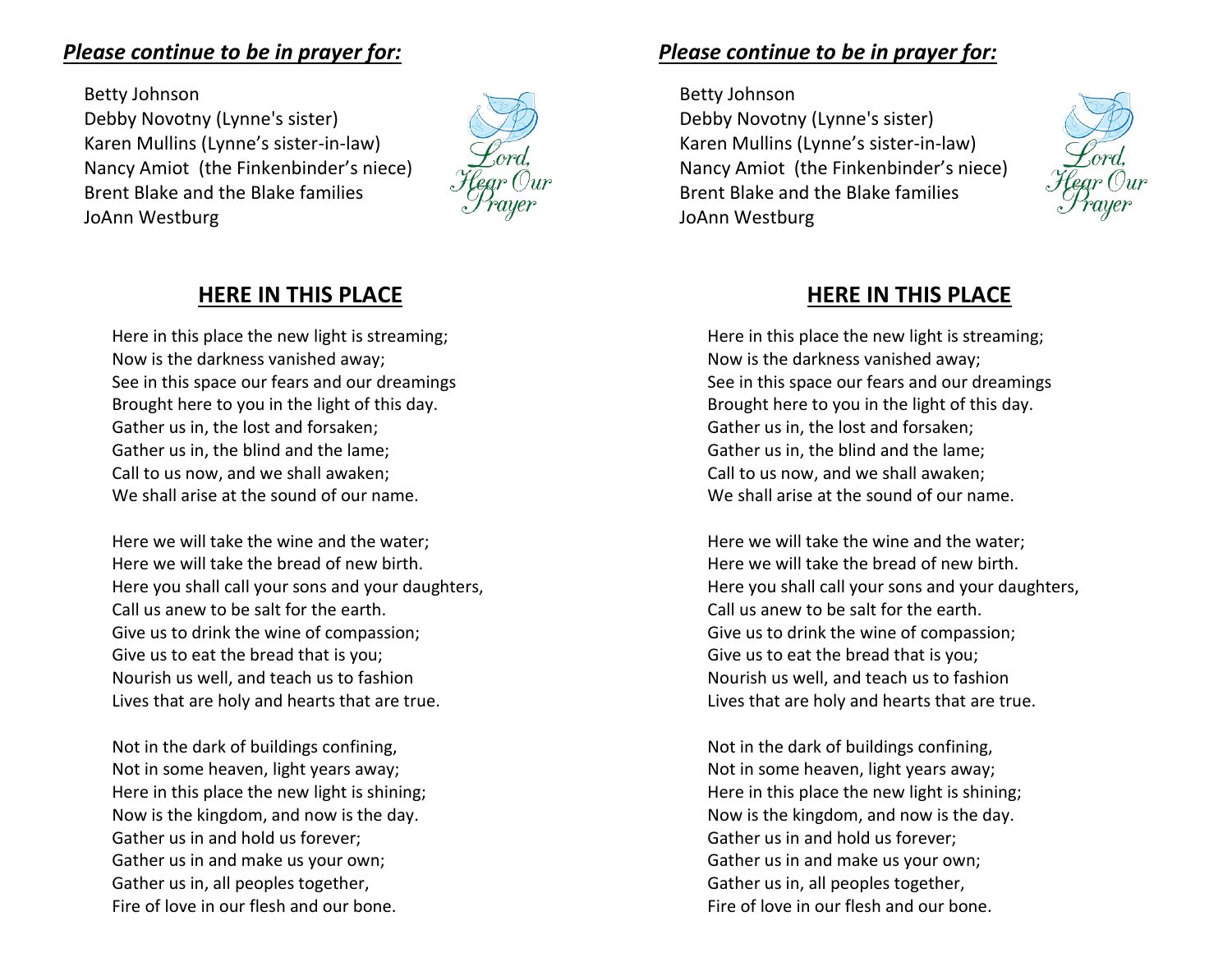# **AS THE DEER**

As the deer pants for the water, So my soul longs after you. You alone are my heart's desire, And I long to worship you. You alone are my strength, my shield; To you alone may my spirit yield. You alone are my heart's desire, And I long to worship you.

# **LORD, YOU HAVE COME TO THE LAKESHORE**

Lord, you have come to the lakeshore looking neither for wealthy nor wise ones; You only asked me to follow humbly.

### **refrain**

O Lord, with your eyes you have searched me, And while smiling have spoken my name; Now my boat's left on the shoreline behind me. By your side I will seek other seas.

You need my hands, full of caring, Through my labors to give others rest And constant love that keeps on loving.

### **refrain**

You, who have fished other oceans, Ever longed for by souls who are waiting, My loving friend, As thus you call me:

# **AS THE DEER**

As the deer pants for the water, So my soul longs after you. You alone are my heart's desire, And I long to worship you. You alone are my strength, my shield; To you alone may my spirit yield. You alone are my heart's desire, And I long to worship you.

# **LORD, YOU HAVE COME TO THE LAKESHORE**

Lord, you have come to the lakeshore looking neither for wealthy nor wise ones; You only asked me to follow humbly.

### **refrain**

O Lord, with your eyes you have searched me, And while smiling have spoken my name; Now my boat's left on the shoreline behind me. By your side I will seek other seas.

You need my hands, full of caring, Through my labors to give others rest And constant love that keeps on loving.

### **refrain**

You, who have fished other oceans, Ever longed for by souls who are waiting, My loving friend, As thus you call me:

**refrain**